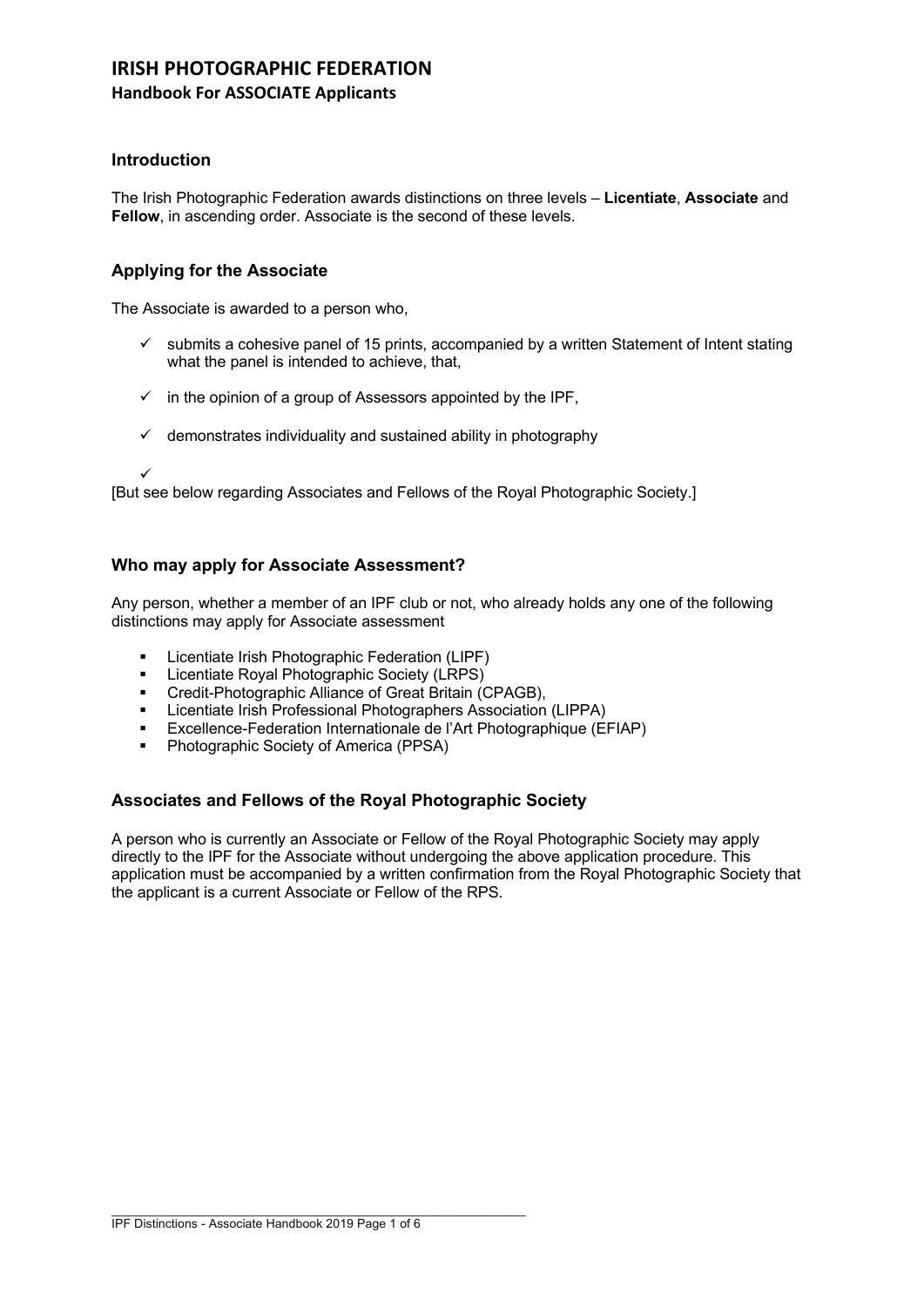# **Handbook For ASSOCIATE Applicants**

## **Making an Application**

The Associate application form must be filled online. Go to www.irishphoto.ie - Distinctions – Associate (AIPF). Please fill in all the information prompted by the form, which will include:-

- $\checkmark$  the version of your name you wish to have on your Associate certificate
- $\checkmark$  the subject matter of your panel (*this must be notified to ensure that your panel will sbe assessed by persons with specialist knowledge of your subject - see below*)
- $\checkmark$  which session you wish to apply for.(an applicant may make only one Associate submission at a time, and for only one session date at a time)
- $\checkmark$  if you are a member of an IPF-Affiliated club, the name of the club official who will confirm that you are an active member of that club (Chairperson, Secretary, Treasurer).
- $\checkmark$  confirmation that not more than four images in your panel were taken in circumstances that were set up, controlled or directed by a third party
- $\checkmark$  confirmation that none of the images in your panel were included in a successful IPF Licentiate panel

The application fee for an Associate distinction assessment is  $\epsilon$ 80 for a member of a registered club in good standing with the IPF. Non-member applications are €100.

The fee may be paid through the application form using PayPal, or by cheque/money order/ postal order to the IPF Treasurer (address will be on the IPF website)

#### . **Application Quotas**

In order to ensure the highest level of adjudication standards, the IPF sets a maximum of Associate applications for any one session, generally 10 but this may vary.

Please note that cancellations are not allowed.

## **Email Address**

Please ensure that the email address in your application from is correct, as communications sent to you, including acknowledgement of your application, will use the address supplied.

## **Subject Matter**

Please specify the subject matter of your panel, as the IPF will need to ensure that the assessors appointed will have the expertise required for your chosen subject.

To assist applicants, and to provide as much clarification as possible, the IPF publishes guidelines on various topics such as Natural History and Travel photography. These guidelines may be downloaded from www.irishphoto.ie . The guidelines are intended to assist photographers in putting Fellowship panels together and are in addition to, but not a replacement of, the matters outlined in this Handbook.

\_\_\_\_\_\_\_\_\_\_\_\_\_\_\_\_\_\_\_\_\_\_\_\_\_\_\_\_\_\_\_\_\_\_\_\_\_\_\_\_\_\_\_\_\_\_\_\_\_\_\_\_\_\_\_\_\_\_\_\_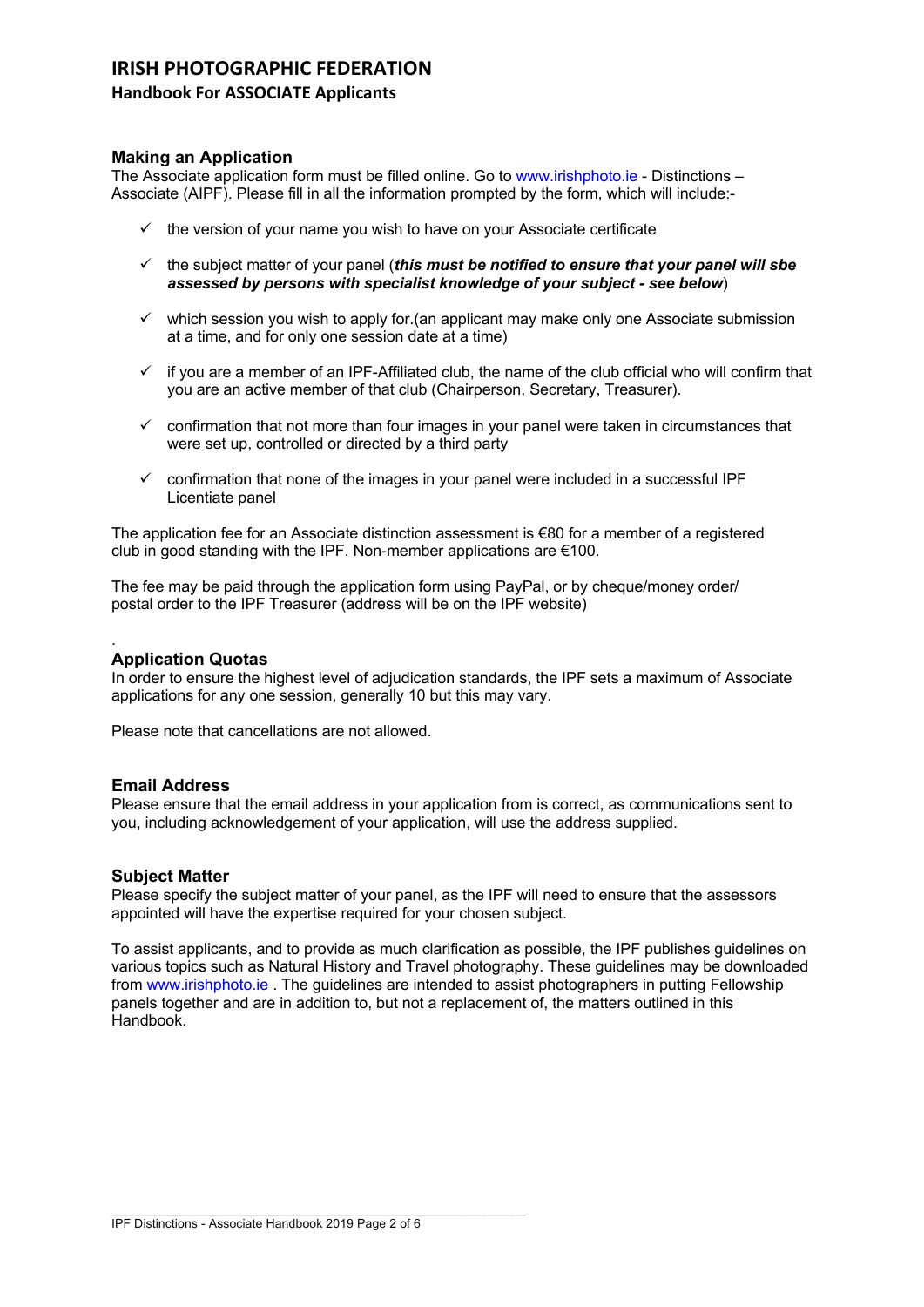## **Handbook For ASSOCIATE Applicants**

# **Preparing your Associate Panel**

Before submitting a panel for assessment, it is best to get advice on your images and how they may make up a successful Associate panel. If possible, attend a distinction assessment session or a distinction advisory session.

Show your advisors around 25 un-mounted prints, printed to the size, and paper, you intend for your panel. Print quality will be a vital element of your assessment. Do not rush your application.

## **The Panel:**

An Associate application must consist of a panel of 15 prints, in colour, mono, or a combination of these. If mixing colour and mono, take care that cohesion will not be compromised. None of the images may have been used in a successful IPF Licentiate panel.

#### **Print size:**

Mount size must not exceed 50cm x 40 cm. The print may be any size within this area. Purely as a guide, in or around A4 size would be considered reasonable. Basically, the size chosen should be so as to present the images to best effect and care should be taken to ensure that the prints are not so large as to compromise image quality.

#### **Arrangement:**

The prints must be presented as a cohesive panel in two rows. The panel should be accompanied by a thumbnail hanging plan (A4 size is sufficient), and the reverse of each mount should be clearly numbered to match the image on the hanging plan. Details such as author's name, title, or any descriptive text must **not** be shown on the front of the mount or in the print.

#### **Presentation:**

Presentation and mounting of prints should be sympathetic with the subject matter. The prints must be mounted (frames will not be accepted). Uniform mounting helps with cohesion.

#### **Category:**

While there are no constraints on choice of subject or theme the set of 20 images should be on a theme, be cohesive, and should match the objective(s) set out in the written statement.

#### . **Statement of Intent:**

A written statement (max 150 words) outlining what you intended to achieve with the images is required and will be read to the assessing panel. It should be typed and included with the prints.

#### **Things to Avoid - Some Common Reasons for Failure**

- **■** Images are not up to the required standard.
- Repetition
- Poor print quality including burnt out highlight areas.
- § Lack of sharpness when correct use of sharpness would enhance the image
- Not matching written statement with the images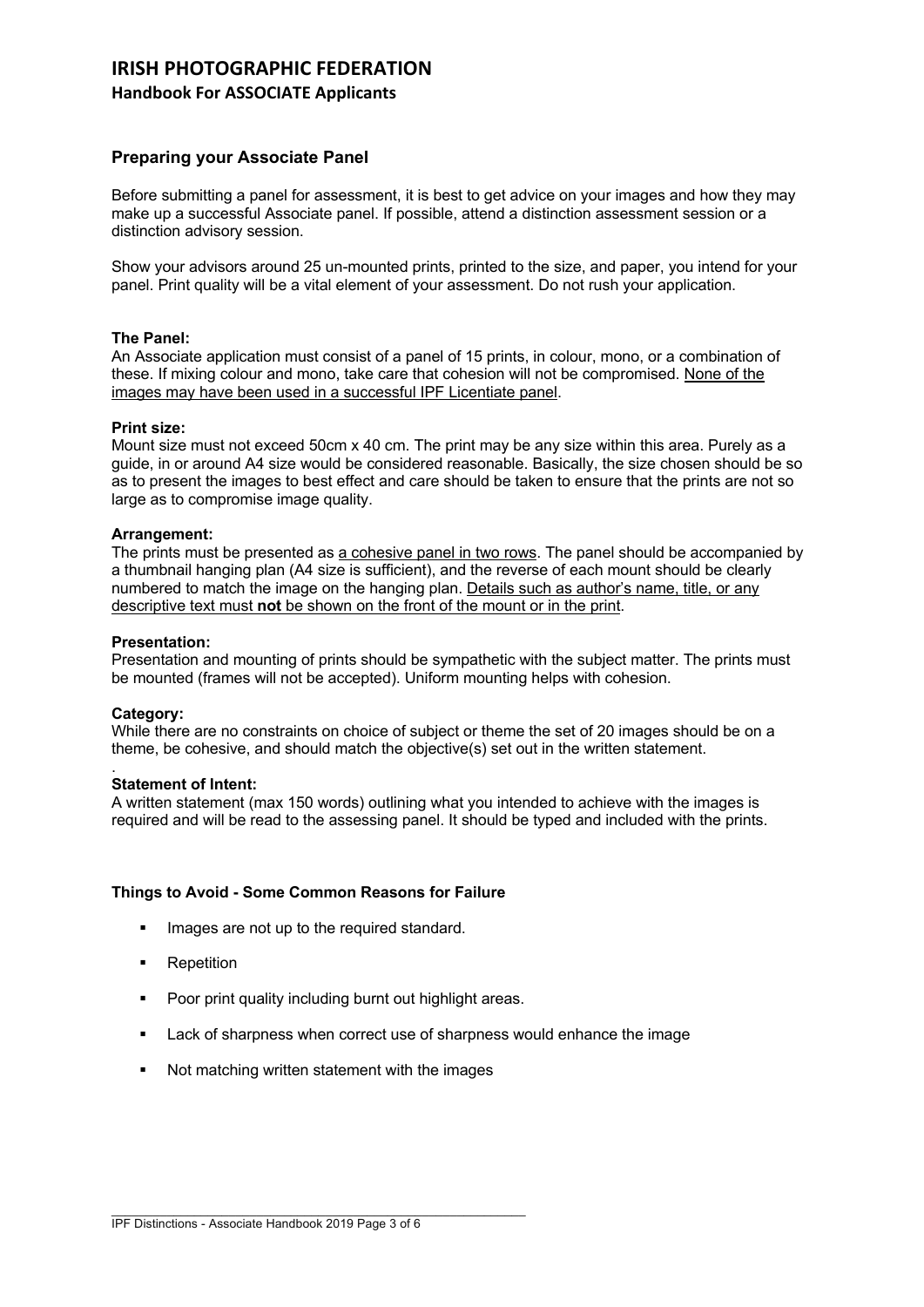# **Handbook For ASSOCIATE Applicants**

## **Distinction Assessment Days**

There are several assessment days each year. Details will be published on the IPF website, including application deadlines, which are generally set six weeks before the assessment date.

Associate assessments take place in front of an open audience, which will include other Associate candidates and probably candidates for the Fellowship and Licentiate, and other members of IPF clubs who have come to enjoy the photography on show.

Candidates or their representatives must bring their prints to the session, at a time that will be notified to them, before judging begins. The prints must be taken away after the session.

After all assessing has concluded, including Fellowship and Licentiate applications, the successful candidates will be presented with certificates and Distinction pins.

## **The Assessing Procedure**

Your Associate panel will be put before the assessors in accordance with your hanging plan.

The Distinctions Secretary will then read the Written Statement to the assessors, who will consider the panel as whole and examine the individual prints. In some instances, the assessors may rearrange prints if it is considered that this will help the panel.

Next, the Chair will ask for a preliminary show of voting cards by the assessors, for them to indicate which way they are leaning, to a yes or a no. This show will not be visible to the audience and is not an actual vote. In some instances the Chair may ask individual assessors to comment on the panel before taking a final vote.

The Chair will then request a final vote, again not visible to the audience. The majority decision will prevail and if it is "yes" the author's name will be revealed.

#### **Confidentiality:**

As far as the assessors are concerned, all assessments are carried out anonymously, and a candidate's name will only be announced if the assessment is successful.

Assessors will not vote on panels by members of their own clubs, or on panels on which they have given specific advice. They will often give the appearance of being engaged in the examination of the panel, so as not to indicate their involvement to the other assessors.

Please note that the canvassing of assessors prior to an assessment session, I.e. assessors who will be voting, may lead to your panel being disqualified.

#### **Comments by the Assessors:**

In the event of a panel not being successful, to provide guidance to help the applicant succeed on a later occasion, an assessor will give verbal comments on why he/she feels the panel failed, while the remaining assessors will make written comments, which will be enclosed with the unsuccessful prints. The comments of individual assessors may vary from sheet to sheet.

*Please note that assessors will not discuss individual results with applicants on the day*.

\_\_\_\_\_\_\_\_\_\_\_\_\_\_\_\_\_\_\_\_\_\_\_\_\_\_\_\_\_\_\_\_\_\_\_\_\_\_\_\_\_\_\_\_\_\_\_\_\_\_\_\_\_\_\_\_\_\_\_\_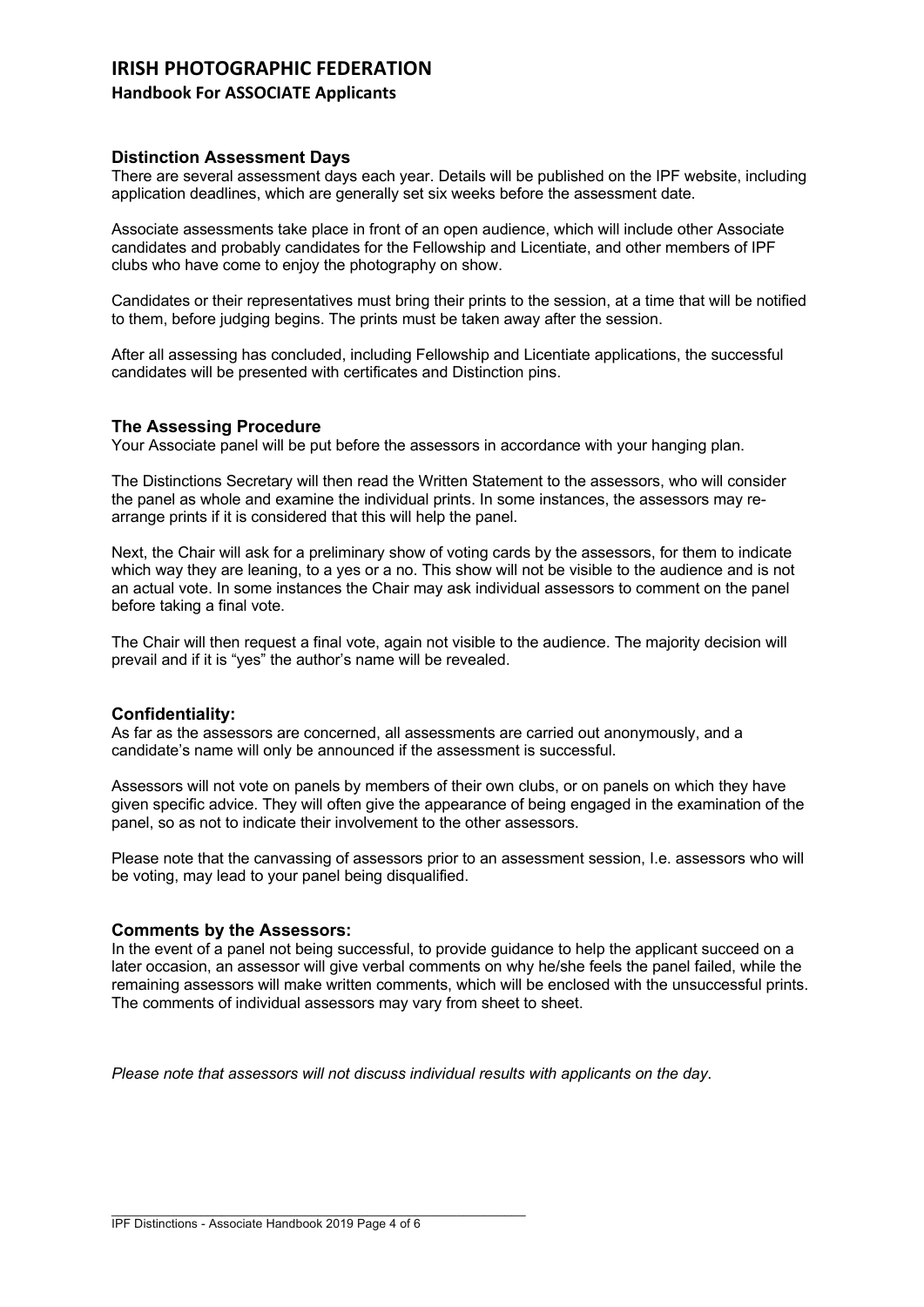## **Handbook For ASSOCIATE Applicants**

## **Referrals:**

The assessors may conclude that the panel generally meets the required standard but is let down by a small number of (up to 2) images. In that event, the panel may be "referred", with the Chair specifying which image or images should be replaced or reprinted.

This means that the panel may be re-presented with the "referred" images changed and without the other prints being replaced or the order of the panel being changed. When the referred panel again comes before the assessors, they will only examine the new prints on the basis of whether they are of Associate standard and appropriate to panel as a whole. If such proves to be the case, the panel will succeed. In the meantime, the identity of the author will remain anonymous.

## **Assessing Your Panel**

## **The Assessors:**

Each Associate panel will be assessed by seven or more assessors, all of whom will be Fellows or Associates of the IPF. Success will be measured by a positive majority vote of the assessors.

## **What The Assessors Will Look For:**

- § **Quality of Communication:** To what extent does the panel successfully communicate ideas, moods or feeling?
- § **Originality:** To what extent does the panel show personal engagement with the subject?
- § **Cohesion:** Is there cohesion and variety in the panel?
- § **Artistic Input:** To what extent has the photographer exploited the photographic possibilities of the subject? Has there been a sensitive treatment of light, viewpoint, composition, design, perspective? Is there imagination and creativity in the images?
- **Technical Ability:** Are imagination and creativity present in the images?
- **Presentation:** Are the images blemish free? Is the mounting sympathetic and appropriate?
- § **Written Statement:** The written statement sets out the rationale and projected outcome behind the panel. Does the panel deliver on this?

## **Things to Avoid - Some Common Reasons for Failure**

- Images not up to the required standard
- Repetition
- Poor print quality including burnt out highlight areas
- Lack of sharpness when correct use of sharpness would enhance the image
- Not matching written statement with the images